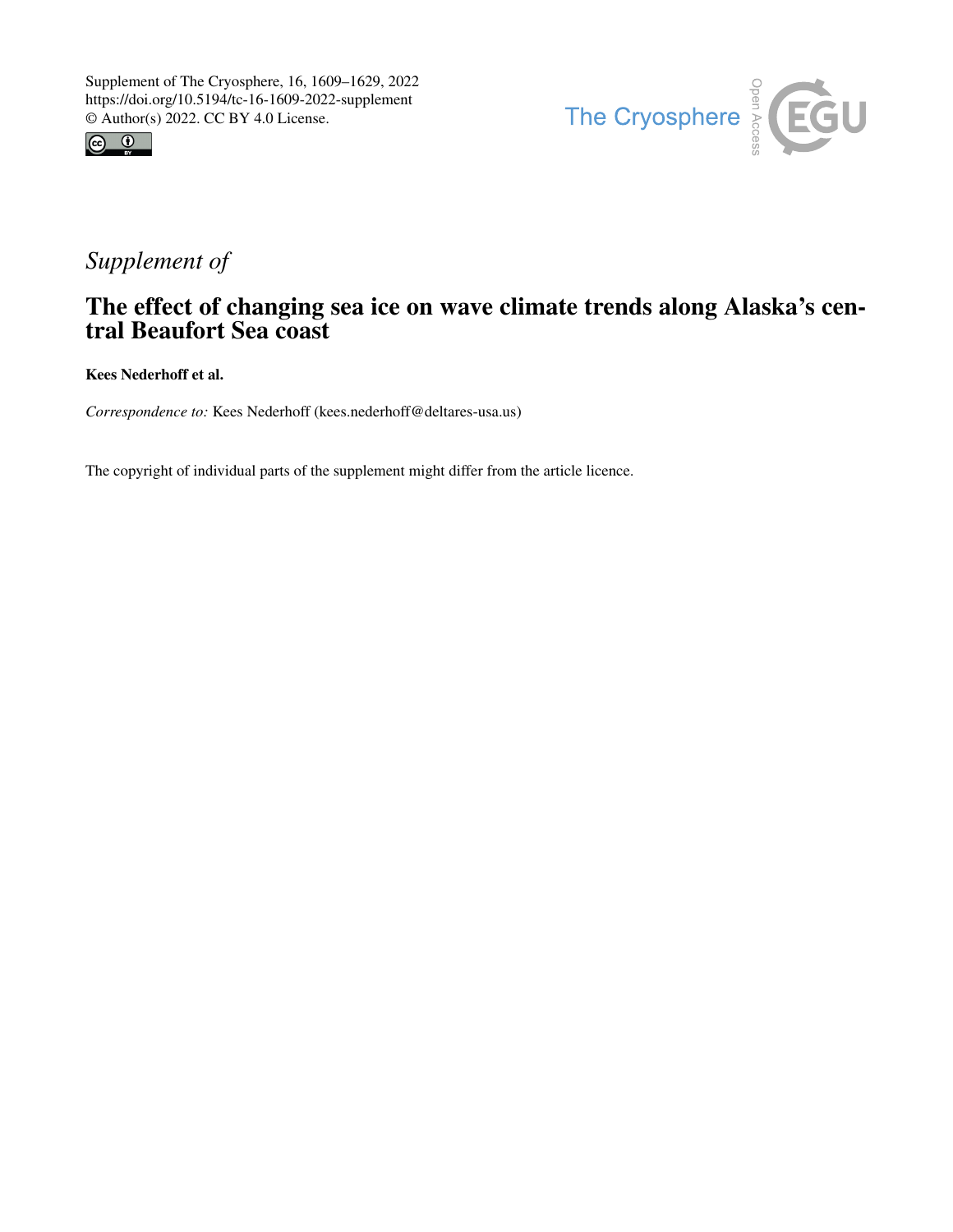#### Wind speeds

ERA5 (Hersbach et al., 2020) modeled wind speed were compared to observed wind speeds at Prudhoe Bay (#9497645) for the time period 1993-2017. Observed data was corrected for declination based on the International Geomagnetic Reference Field (IGRF) model and corrected to 10-meter height assuming a constant power law wind a wind shear exponent of 0.16. Figure S1 presents the scatter density plot of the ERA5 modeled wind speeds compared to the observed wind speeds at the station. RMSE of the wind speed magnitude was 1.76 m/s, but differences between the modeled and observed wind speeds tend to increase for higher wind speeds of ~20 m/s and up. This underestimation of the extremes does not result in an overall wind speed bias, however, model bias for wind speeds larger than 20 m/s the bias is -4.4 m/s (underestimation). Validation of eastward and northward wind speeds (u and v respectively) result in RMSE of 1.98 and 1.90 m/s respectively.



Figure S1. Observed versus modeled wind speed at Prudhoe Bay (#9497645)

#### Le Roux

Le Roux (2009) presented a derivation that shows the drag coefficient is also a function of air-water temperature difference and wind speed. When the water is cooler than the air, momentum transfer is less effective (relative effect smaller than 1.0) and vice-versa when water is warmer than the air. Figure S2 presents the average variation in wave heights based on ERA5 estimates for wind speed and temperature and the analytical relationships of Le Roux. The different colors present the different quantiles and the grayed area is the time period with a median daily ice concentration of 95% or higher (i.e., closed season). A positive value means that air-sea temperature difference result in more drag and thus higher wave heights while a negative value means the opposite. From this figure one can conclude that during the Months June-September the water is generally cooler than the air resulting in less drag and wave heights ~10% lower than without this affect. In the months October-November, water is generally warmer than the air resulting in  $\sim$  5% higher wave heights.